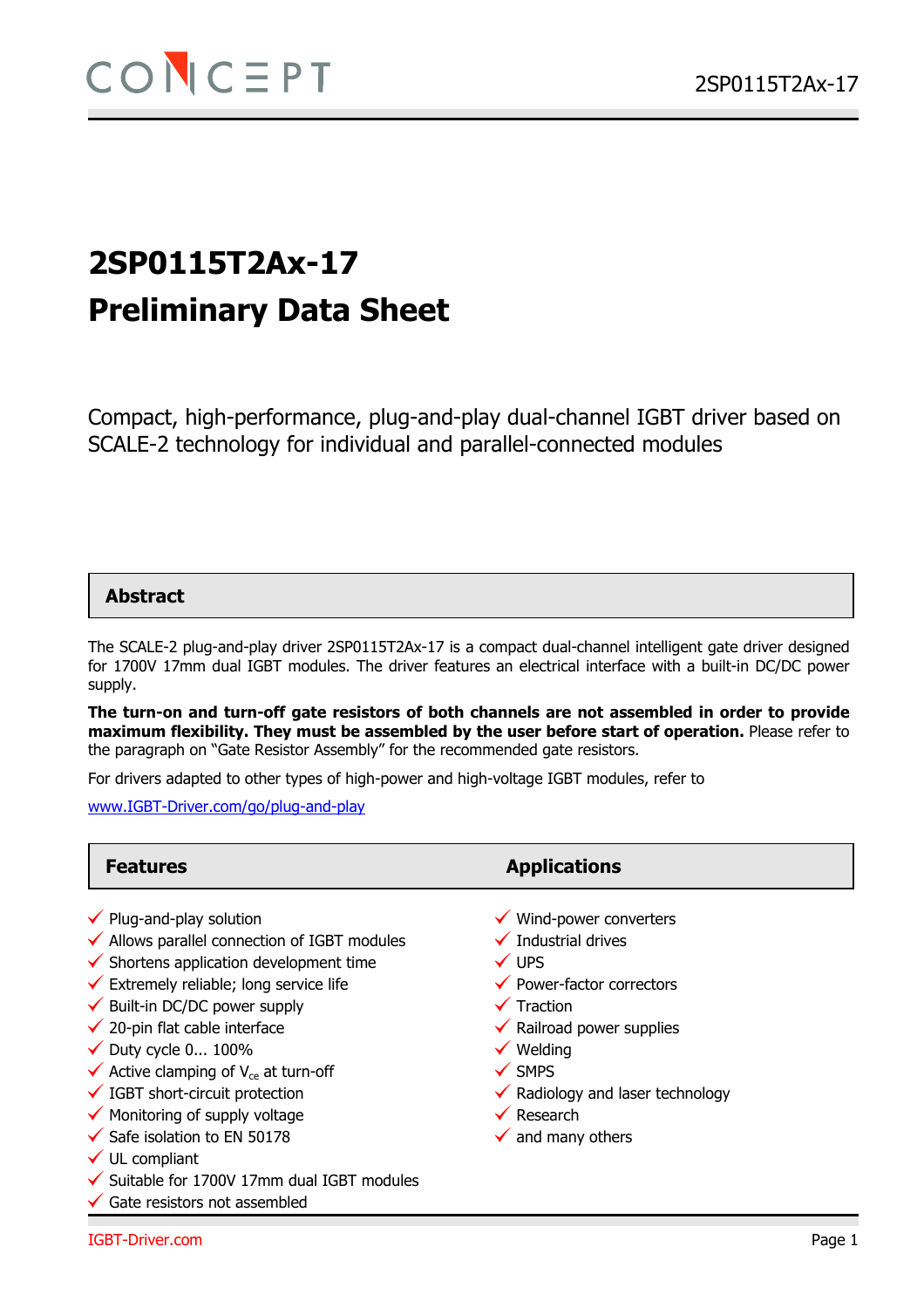### **Safety Notice!**

The data contained in this data sheet is intended exclusively for technically trained staff. Handling all highvoltage equipment involves risk to life. Strict compliance with the respective safety regulations is mandatory!

Any handling of electronic devices is subject to the general specifications for protecting electrostatic-sensitive devices according to international standard IEC 60747-1, Chapter IX or European standard EN 100015 (i.e. the workplace, tools, etc. must comply with these standards). Otherwise, this product may be damaged.

### **Important Product Documentation**

This data sheet contains only product-specific data. For a detailed description, must-read application notes and common data that apply to the whole series, please refer to "Description & Application Manual for 2SP0115T SCALE-2 IGBT Drivers" on www.IGBT-Driver.com/go/2SP0115T.

The gate resistors on this gate driver are not assembled in order to provide maximum flexibility. For the gate resistors required for specific IGBT modules, refer to the paragraph on "Gate Resistor Assembly". Use of gate resistors other than those specified may result in failure.

### **Mechanical Dimensions**

Dimensions: See "Description & Application Manual for 2SP0115T SCALE-2 IGBT Drivers"

Mounting principle: Soldered onto 17mm dual IGBT module

### **Absolute Maximum Ratings**

| <b>Parameter</b>                   | <b>Remarks</b>                                     | Min          | Max                | Unit       |
|------------------------------------|----------------------------------------------------|--------------|--------------------|------------|
| Supply voltage $V_{CC}$            | VCC to GND                                         | $\mathbf{0}$ | 16                 | v          |
| Logic input and output voltages    | To GND                                             |              | $-0.5$ VCC $+0.5$  | v          |
| $SO_{x}$ current                   | Fault condition, total current                     |              | 20                 | mA         |
| Gate peak current $I_{\text{out}}$ | Note 1                                             | -8           | $+15$              | A          |
| Average supply current $I_{CC}$    | Note 2                                             |              | 290                | mA         |
| Output power per gate              | Ambient temperature <70°C (Note 3)                 |              | $1.2\,$            | W          |
|                                    | Ambient temperature 85°C (Note 3)                  |              | 1                  | W          |
| Turn-on gate resistance            | Note 16                                            | 1.3          |                    | Ω          |
| Turn-off gate resistance           | Note 16                                            | 1.8          |                    | Ω          |
| Switching frequency F              | Note 21                                            |              | n.d.               | kHz        |
| Test voltage (50Hz/1min.)          | Primary to secondary (Note 17)                     |              | 5000 $V_{AC(eff)}$ |            |
|                                    | Secondary to secondary (Note 17)                   |              | 4000 $V_{AC(eff)}$ |            |
| DC-link voltage                    | Note 4                                             |              | 1200               | v          |
| dV/dt                              | Rate of change of input to output voltage (Note 5) |              | 50                 | $kV/\mu s$ |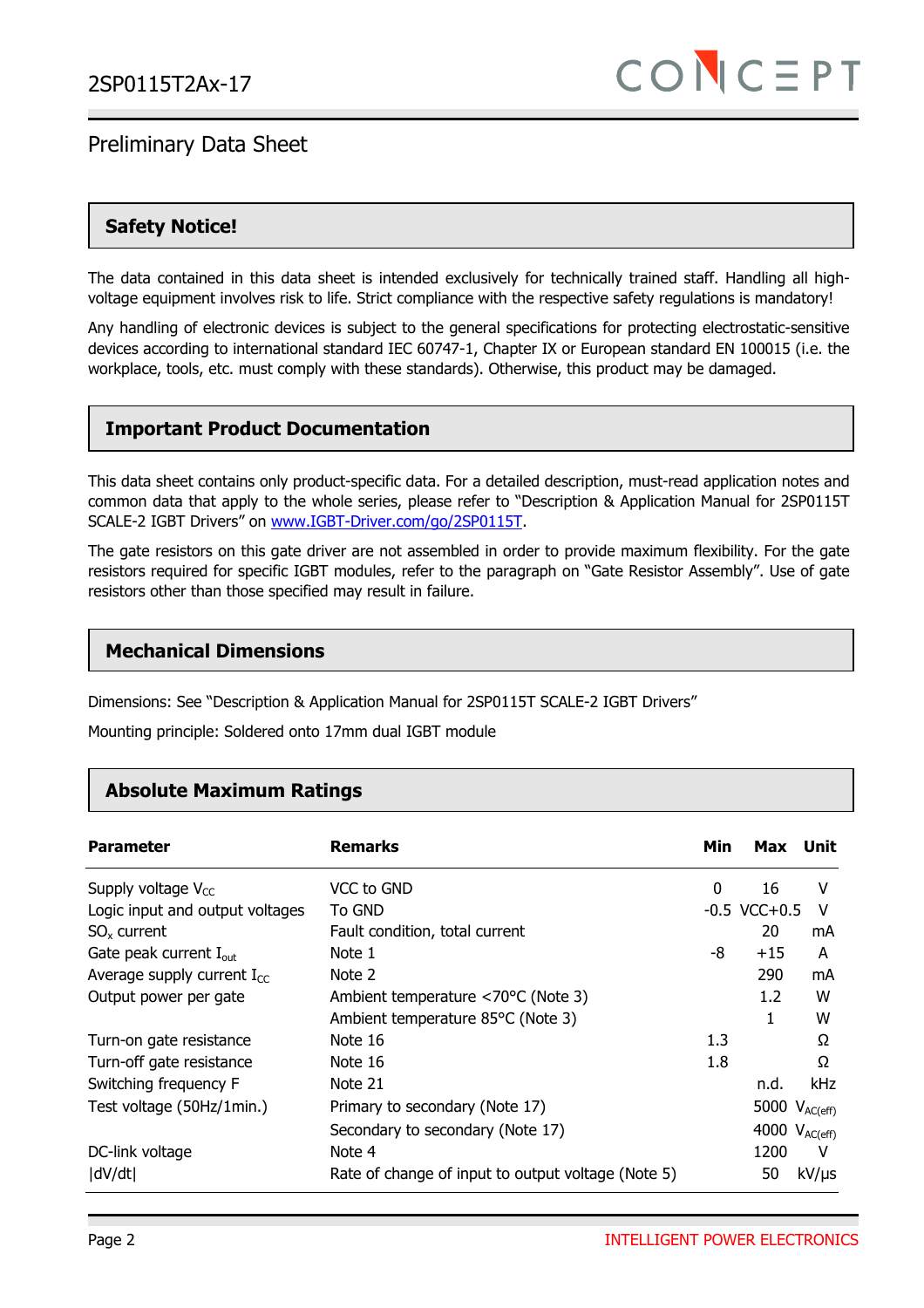

| <b>Parameter</b>                                                  | <b>Remarks</b>                                    | Min        | Max                    | Unit                          |
|-------------------------------------------------------------------|---------------------------------------------------|------------|------------------------|-------------------------------|
| Operating voltage<br>Operating temperature<br>Storage temperature | Primary/secondary, secondary/secondary<br>Note 20 | -20<br>-40 | 1700<br>$+85$<br>$+90$ | $V_{\text{peak}}$<br>°C<br>°C |

### **Recommended Operating Conditions**

| <b>Parameter</b>                                                         | <b>Remarks</b>                                                               | Min         | Tvp | Max Unit         |          |
|--------------------------------------------------------------------------|------------------------------------------------------------------------------|-------------|-----|------------------|----------|
| Supply voltage $V_{CC}$<br>Resistance from TB to GND<br>$SO_{x}$ current | To GND<br>Blocking time $\neq 0$ , ext. value<br>Fault condition, 3.3V logic | 14.5<br>128 | 15  | 15.5<br>$\infty$ | kΩ<br>mA |

### **Electrical Characteristics**

| <b>Power Supply</b>                                  | <b>Remarks</b>                                     | Min  | <b>Typ</b> | Max        | <b>Unit</b> |
|------------------------------------------------------|----------------------------------------------------|------|------------|------------|-------------|
| Supply current $I_{CC}$                              | Without load                                       |      | 33         |            | mA          |
| Efficiency n                                         | Internal DC/DC converter                           |      | 85         |            | $\%$        |
| Coupling capacitance $C_{io}$                        | Primary side to secondary side, total, per channel |      | 23         |            | pF          |
| <b>Power Supply Monitoring</b>                       | <b>Remarks</b>                                     | Min  | <b>Typ</b> | Max        | Unit        |
| Supply threshold $V_{CC}$                            | Primary side, clear fault                          | 11.9 | 12.6       | 13.3       | V           |
|                                                      | Primary side, set fault (Note 6)                   | 11.3 | 12.0       | 12.7       | V           |
| Monitoring hysteresis                                | Primary side, set/clear fault                      | 0.35 |            |            | v           |
| Supply threshold V <sub>isox</sub> -V <sub>eex</sub> | Secondary side, clear fault                        | 12.1 | 12.6       | 13.1       | $\vee$      |
|                                                      | Secondary side, set fault (Note 7)                 | 11.5 | 12.0       | 12.5       | V           |
| Monitoring hysteresis                                | Secondary side, set/clear fault                    | 0.35 |            |            | V           |
| Supply threshold V <sub>eex</sub> -V <sub>COMx</sub> | Secondary side, clear fault                        | 5    | 5.15       | 5.3        | $\vee$      |
|                                                      | Secondary side, set fault (Note 7)                 | 4.7  | 4.85       | 5          | $\vee$      |
| Monitoring hysteresis                                | Secondary side, set/clear fault                    | 0.15 |            |            | V           |
| <b>Logic Inputs and Outputs</b>                      | <b>Remarks</b>                                     | Min  | <b>Typ</b> | <b>Max</b> | <b>Unit</b> |
| Input impedance                                      | V(INx) > 3V (Note 8)                               | 3.5  | 4.1        | 4.6        | kΩ.         |
| Turn-on threshold                                    | $V(INx)$ (Note 9)                                  |      | 2.6        |            | $\vee$      |
| Turn-off threshold                                   | $V(INx)$ (Note 9)                                  |      | 1.3        |            | V           |
| SOx output voltage                                   | Fault condition, I(SOx)<8mA                        |      |            | 0.7        | $\vee$      |
| <b>Short-circuit Protection</b>                      | <b>Remarks</b>                                     | Min  | <b>Typ</b> | Max        | Unit        |
| Vce-monitoring threshold                             | Between auxiliary terminals                        |      | 10.2       |            | V           |
| Response time                                        | DC-link voltage $>$ 550V (Note 10)                 |      | 5.4        |            | μs          |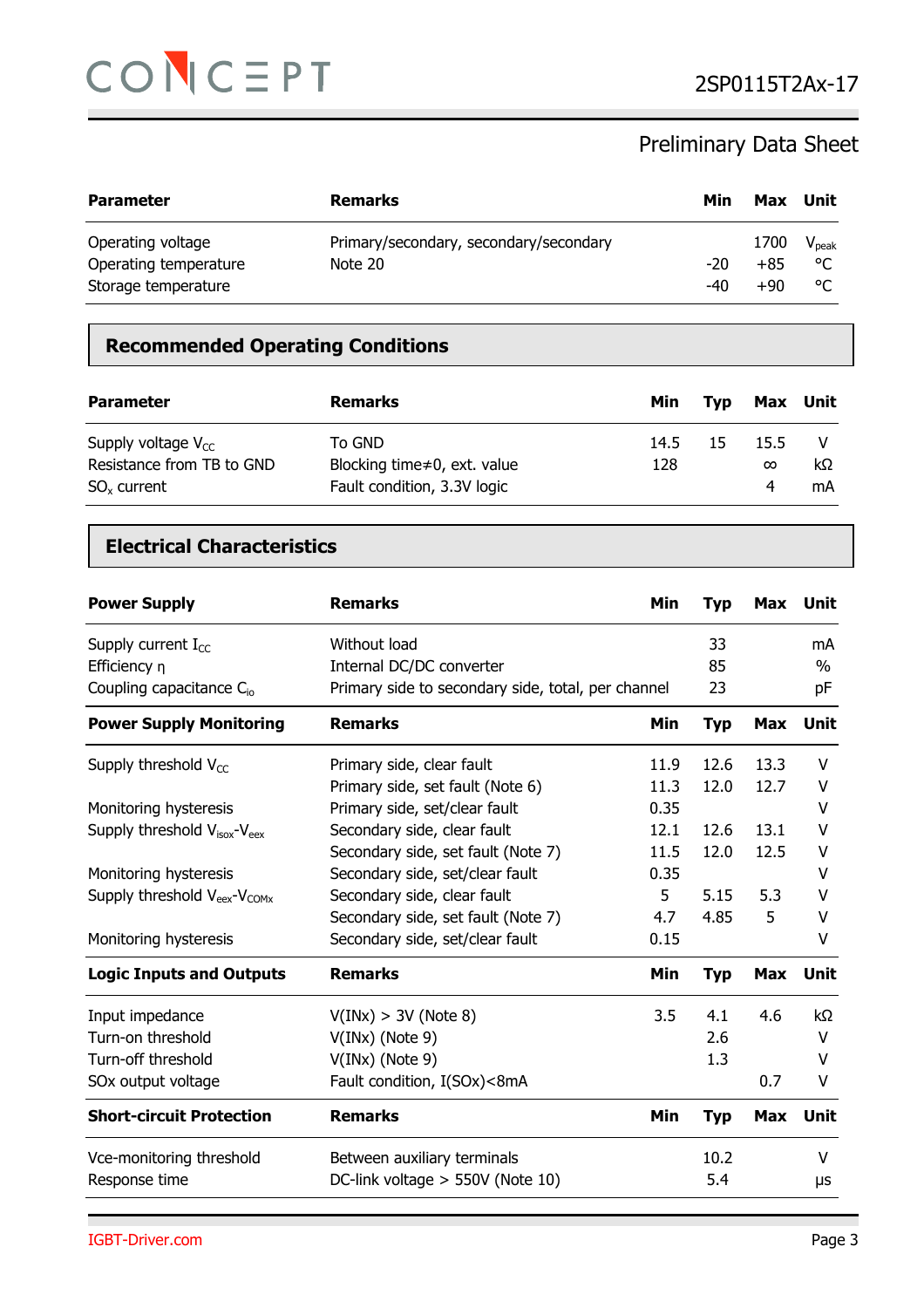| <b>Short-circuit Protection</b>      | <b>Remarks</b>                        | Min  | <b>Typ</b>    | Max        | <b>Unit</b>                 |
|--------------------------------------|---------------------------------------|------|---------------|------------|-----------------------------|
| Delay to IGBT turn-off               | After the response time (Note 11)     |      | 1.4           |            | μs                          |
| <b>Blocking time</b>                 | After fault (Note 12)                 |      | 90            |            | ms                          |
| <b>Timing Characteristics</b>        | <b>Remarks</b>                        | Min  | <b>Typ</b>    | <b>Max</b> | <b>Unit</b>                 |
| Turn-on delay $t_{d(0n)}$            | Note 13                               |      | 75            |            | ns                          |
| Turn-off delay t <sub>d(off)</sub>   | Note 13                               |      | 65            |            | ns                          |
| Jitter of turn-on delay              | Note 19                               |      | ±2            |            | ns                          |
| Jitter of turn-off delay             | Note 19                               |      | ±4            |            | ns                          |
| Output rise time $t_{r(out)}$        | $G_x$ to $E_x$ (Note 14)              |      | 5             |            | ns                          |
| Output fall time t <sub>f(out)</sub> | $G_x$ to $E_x$ (Note 14)              |      | 10            |            | ns                          |
| Dead time between outputs            | Half-bridge mode                      |      | 3             |            | μs                          |
| Jitter of dead time                  | Half-bridge mode                      |      | ±50           |            | ns                          |
| Transmission delay of fault state    | Note 15                               |      | 400           |            | ns                          |
| <b>Outputs</b>                       | <b>Remarks</b>                        | Min  | <b>Typ</b>    | <b>Max</b> | <b>Unit</b>                 |
| Turn-on gate resistor $R_{g(on)}$    | Note 16                               |      | not assembled |            | Ω                           |
| Turn-off gate resistor $R_{q(off)}$  | Note 16                               |      | not assembled |            | Ω                           |
| Gate voltage at turn-on              |                                       |      | 15            |            | V                           |
| Gate-voltage at turn-off             | $P = 0W$                              |      | $-9.2$        |            | V                           |
|                                      | $P = 1.2W$                            |      | $-7.1$        |            | V                           |
| Gate resistance to COMx              |                                       |      | 4.7           |            | kΩ                          |
| <b>Electrical Isolation</b>          | <b>Remarks</b>                        | Min  | <b>Typ</b>    | <b>Max</b> | <b>Unit</b>                 |
| Test voltage (50Hz/1s)               | Primary to secondary side (Note 17)   | 5000 | 5050          | 5100       | $\mathsf{V}_{\mathsf{eff}}$ |
|                                      | Secondary to secondary side (Note 17) | 4000 | 4050          | 4100       | $V_{\text{eff}}$            |
| Partial discharge extinction volt.   | Primary to secondary side (Note 18)   | 1768 |               |            | $V_{peak}$                  |
|                                      | Secondary to secondary side (Note 18) | 1700 |               |            | $V_{\text{peak}}$           |
| Creepage distance                    | Primary to secondary side             | 12.6 |               |            | mm                          |
|                                      | Secondary to secondary side           | 6.6  |               |            | mm                          |
|                                      | Primary to NTC                        | 6.5  |               |            | mm                          |
| Clearance distance                   | Primary to secondary side             | 12.3 |               |            | mm                          |
|                                      | Secondary to secondary side           | 6.6  |               |            | mm                          |
|                                      | Primary to NTC                        | 6.5  |               |            | mm                          |

All data refer to +25°C and  $V_{CC}$  = 15V unless otherwise specified

### **Footnotes to the Key Data**

- 1) The gate current is limited by the gate resistors located on the driver.<br>2) If the specified value is exceeded, this indicates a driver overload. It s
- If the specified value is exceeded, this indicates a driver overload. It should be noted that the driver is not protected against overload.
- 3) If the specified value is exceeded, this indicates a driver overload. It should be noted that the driver is not protected against overload. From 70°C to 85°C, the maximum permissible output power can be linearly interpolated from the given data.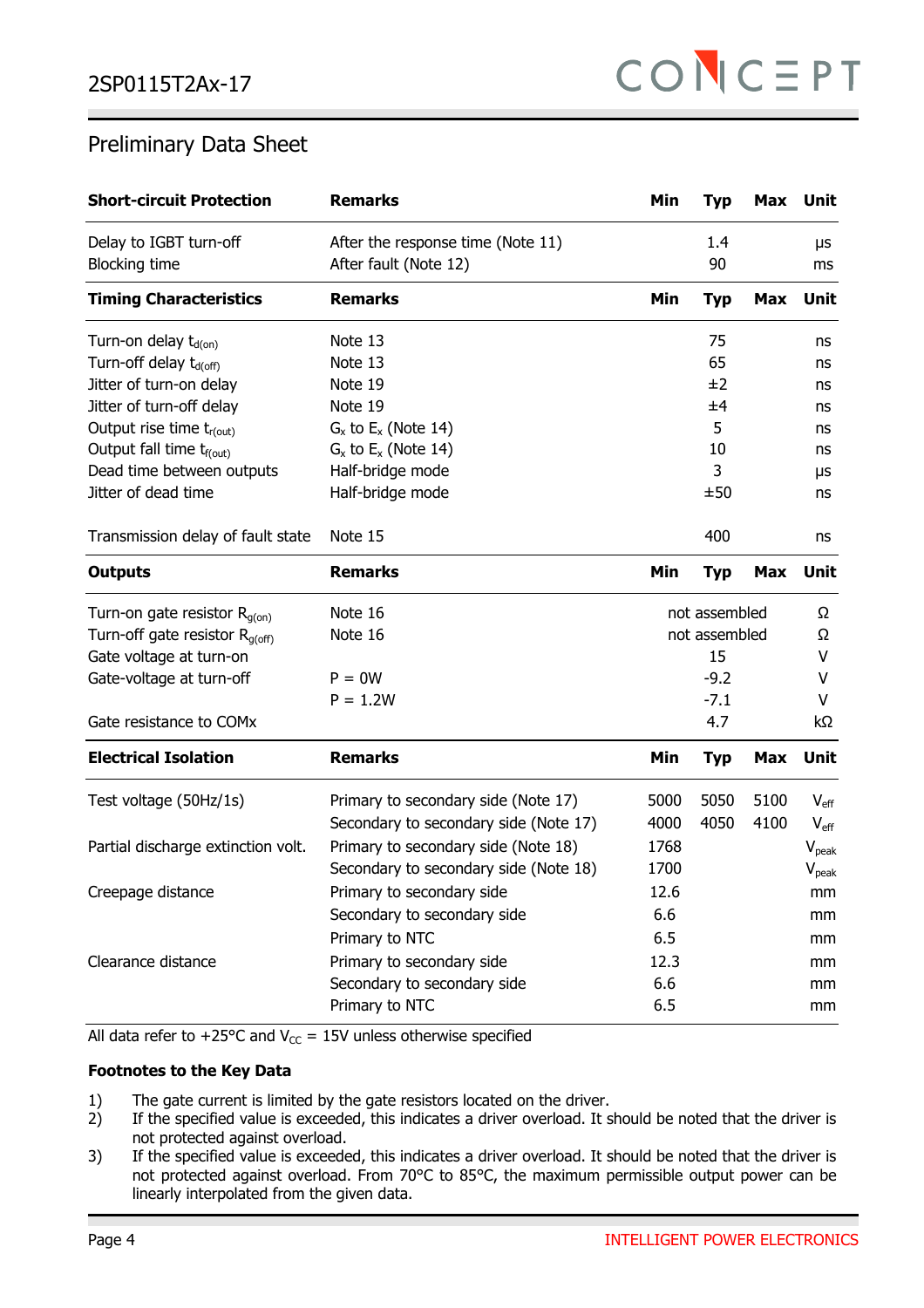# $CO$   $C \equiv PT$  2SP0115T2Ax-17

### Preliminary Data Sheet

- 4) This limit is due to active clamping. Refer to the "Description & Application Manual for 2SP0115T SCALE-2 IGBT Drivers".
- 5) This specification guarantees that the drive information will be transferred reliably even at a high DClink voltage and with ultra-fast switching operations.
- 6) Undervoltage monitoring of the primary-side supply voltage (VCC to GND). If the voltage drops below this limit, a fault is transmitted to the corresponding outputs and the IGBTs are switched off.
- 7) Undervoltage monitoring of the secondary-side supply voltage (Visox to Veex and Veex to COMx which correspond with the approximate turn-on and turn-off gate-emitter voltages). If the corresponding voltage drops below this limit, the IGBT is switched off and a fault is transmitted to the corresponding output.
- 8) The input impedance can be modified to values < 18 kΩ (customer-specific solution).
- 9) Turn-on and turn-off threshold values can be increased (customer-specific solution).
- 10) The resulting pulse width of the direct output of the gate drive unit for short-circuit type I (excluding the delay of the gate resistors) is the sum of response time plus delay to IGBT turn-off.
- 11) The turn-off event of the IGBT is delayed by the specified time after the response time.
- 12) Factory set value. The blocking time can be reduced with an external resistor. Refer to the "Description & Application Manual for 2SP0115T SCALE-2 IGBT Drivers".
- 13) Measured from the transition of the turn-on or turn-off command at the driver input to direct output of the gate drive unit (excluding the delay of the gate resistors).
- 14) Output rise and fall times are measured between 10% and 90% of the nominal output swing with an output load of 10Ω and 40nF. The values are given for the driver side of the gate resistors. The time constant of the output load in conjunction with the present gate resistors leads to an additional delay at the load side of the gate resistors.
- 15) Transmission delay of the fault state from the secondary side to the primary status outputs.
- 16) The gate resistors are not assembled on this IGBT gate driver. They must be assembled by the user according to the paragraph on "Gate Resistor Assembly".
- 17) HiPot testing (= dielectric testing) must generally be restricted to suitable components. This gate driver is suited for HiPot testing. Nevertheless, it is strongly recommended to limit the testing time to 1s slots as stipulated by EN 50178. Excessive HiPot testing at voltages much higher than  $1200V_{AC(eff)}$ may lead to insulation degradation. No degradation has been observed over 1min. testing at  $5000V_{AC(eff)}$ . Every production sample shipped to customers has undergone 100% testing at the given value for 1s.
- 18) Partial discharge measurement is performed in accordance with IEC 60270 and isolation coordination specified in EN 50178. The partial discharge extinction voltage between primary and either secondary side is coordinated for safe isolation to EN 50178.
- 19) Jitter measurements are performed with input signals INx switching between 0V and 15V referred to GND, with a corresponding rise time and fall time of 8ns.
- 20) A version with extended operating temperature range of  $-40^{\circ}$ C...85°C (2SP0115T2B0) can also be supplied.
- 21) The maximum switching frequency is not defined, as it depends on the IGBT module used. Please consult the corresponding driver data sheet for more information.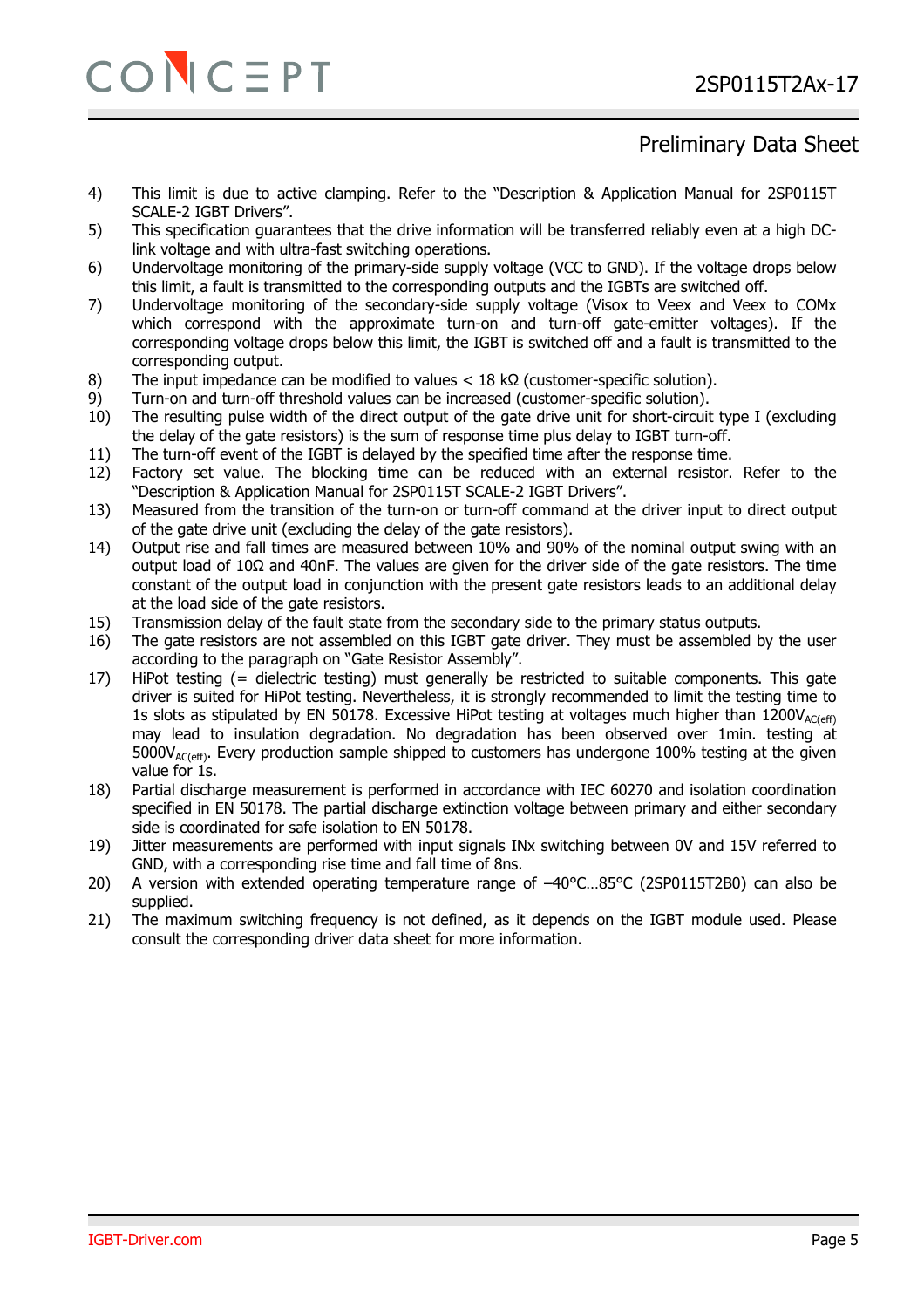### **Gate Resistor Assembly**

The turn-on and turn-off gate resistors of 2SP0115T drivers are adapted to their respective IGBT modules. Recommended gate resistors are: PR02 / 2W / 5% from Vishay.

The following versions exist:

| 1700V IGBT Type   | Rg, on (R120/R220) | Rg, off (R122/R222) |
|-------------------|--------------------|---------------------|
| FF225R17ME4       | $3.3\Omega$        | $8.2\Omega$         |
| 2MBI300VN-170-50  | 4.7 <sub>Q</sub>   | $3.3\Omega$         |
| FF300R17ME3       | 4.7 <sub>Q</sub>   | $6.8\Omega$         |
| FF300R17ME4       | 3.3 <sub>Q</sub>   | $6.8\Omega$         |
| 2MBI450U4N-170-50 | 3.3 <sub>Q</sub>   | $1.1\Omega$         |
| 2MBI450VN-170-50  | 3.3Q               | 2.2Q                |
| FF450R17ME3       | $3.3\Omega$        | 4.7 <sub>Q</sub>    |
| FF450R17ME4       | $3.3\Omega$        | $4.7\Omega$         |
| 2MBI550VN-170-50  | 3.3 <sub>Q</sub>   | 2.2 <sub>Q</sub>    |
| FF600R17MF4       | 10                 | $1.5\Omega$         |

For the component position, refer to Fig. 1.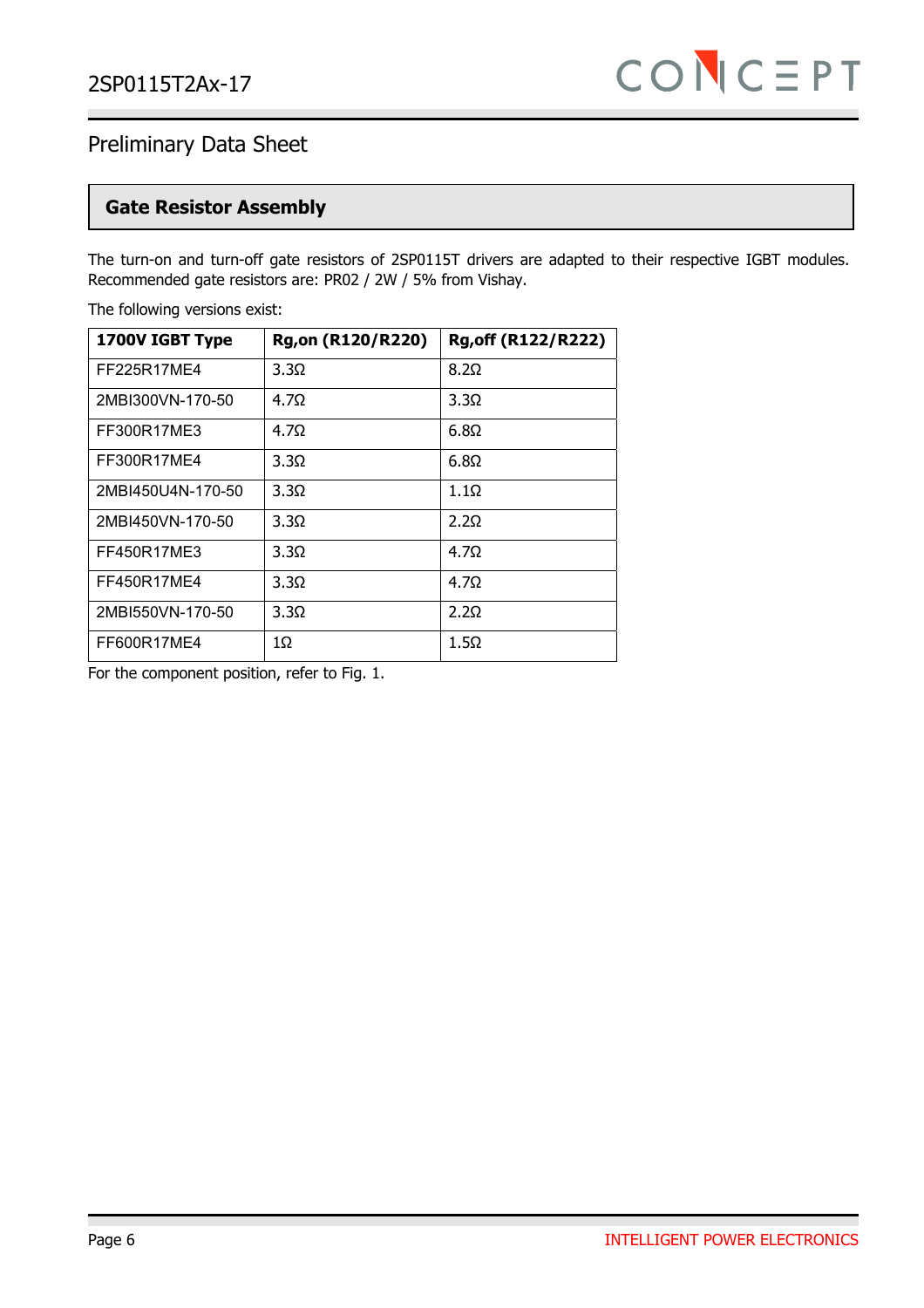

### **Assembly Drawing**



Fig. 1: Assembly drawing of 2SP0115T with highlighted gate resistors

Note that the wires of the gate resistors should not project more than 1.6mm after soldering (excess length at bottom side). Furthermore, a minimum distance of 1mm must be maintained between the gate resistor body and the PCB.

### **Legal Disclaimer**

This data sheet specifies devices but cannot promise to deliver any specific characteristics. No warranty or guarantee is given – either expressly or implicitly – regarding delivery, performance or suitability.

CT-Concept Technologie AG reserves the right to make modifications to its technical data and product specifications at any time without prior notice. The general terms and conditions of delivery of CT-Concept Technologie AG apply.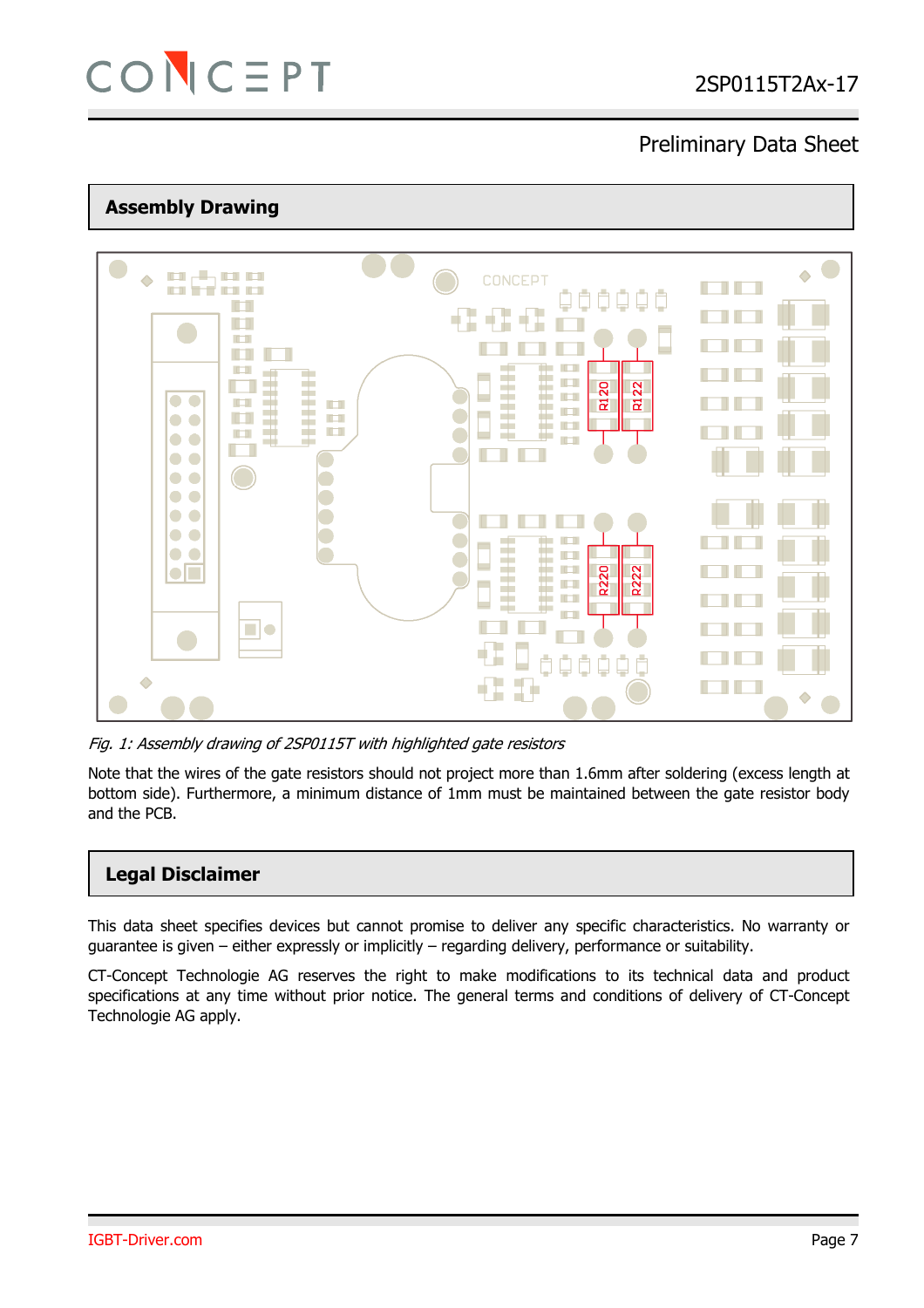### **Ordering Information**

The general terms and conditions of delivery of CT-Concept Technologie AG apply.

| <b>CONCEPT Driver Type #</b>                 | <b>Related IGBT</b> |
|----------------------------------------------|---------------------|
| 2SP0115T2A0-17 (Temperature range -20°C85°C) | 1700V IGBT modules  |
| 2SP0115T2B0-17 (Temperature range -40°C85°C) | 1700V IGBT modules  |

Product home page: www.IGBT-Driver.com/go/2SP0115T

Refer to www.IGBT-Driver.com/go/nomenclature for information on driver nomenclature

### **Information about Other Products**

### **For other drivers, evaluation systems product documentation and application support**

Please click: www.IGBT-Driver.com

### **Manufacturer**

CT-Concept Technologie AG Intelligent Power Electronics Renferstrasse 15 CH-2504 Biel-Bienne Switzerland

Tel. +41 - 32 - 344 47 47 Fax  $+41 - 32 - 344$  47 40

E-mail Info@IGBT-Driver.com Internet www.IGBT-Driver.com

© 2009…2012 CT-Concept Technologie AG - Switzerland. All rights reserved. We reserve the right to make any technical modifications without prior notice. Version from 2012-06-26